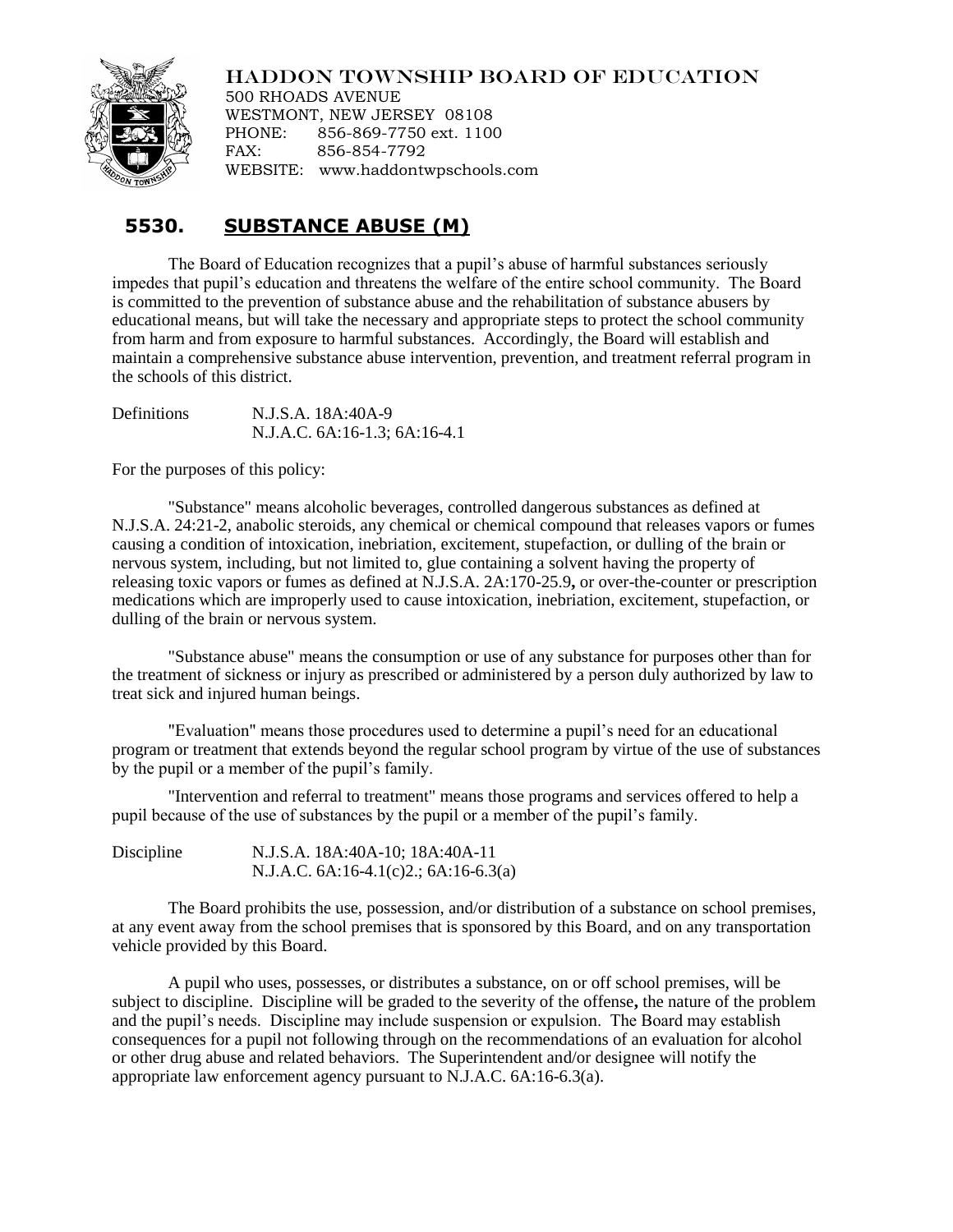Instruction N.J.S.A. 18A:40A-1 et seq. N.J.A.C. 6A:16-3.1

The Board shall provide a comprehensive program of instruction on the nature and effects of substances and tobacco. The program will be included in the health education curriculum and conducted in accordance with law, rules of the State Board of Education, and Policy No. 2422.

| Identification, Evaluation, and Intervention | N.J.S.A. 18A:40A-11 through 18A:40A-17              |
|----------------------------------------------|-----------------------------------------------------|
|                                              | N.J.A.C. 6A:16-3.1; 6A:16-4.1; 6A:16-4.2; 6A:16-4.3 |

Whenever any teaching staff member, certified or non-certified nurse or other educational personnel have reason to believe a pupil has used or may be using anabolic steroids that person must report the matter as soon as possible to:

- 1. The Principal (or, in the Principal's absence, to a person designated by the Principal); and
- 2. The certified or non-certified school nurse; or
- 3. The school physician; or
- 4. The Substance Awareness Coordinator.

The Principal or his/her designee, in response to every report, must immediately:

- 1. Notify the pupil's parent(s) or legal guardian(s);
- 2. Notify the Superintendent; and
- 3. Arrange for the immediate examination of the pupil by a physician selected by the parent(s) or legal guardian(s).
	- a. If the physician selected by the parent(s) or legal guardian(s) is not available to perform the examination, the examination will be conducted by the school physician.
	- b. The examination conducted, at parental request, by a physician other than the school physician will not be at district expense.
	- c. The pupil shall be examined as soon as possible for the purpose of determining whether the pupil has been using anabolic steroids.
	- d. A written report of the examination of the pupil shall be furnished by the examining physician to the pupil's parent(s) or legal guardian(s) and to the Superintendent.

If it is determined that the pupil has been using anabolic steroids, the pupil and others, as necessary, shall be interviewed by a Substance Awareness Coordinator or individual who holds a school nurse, psychologist, school social worker, or pupil personnel services endorsements on the Educational Services Certificate and are trained to assess alcohol and other drug abuse for the purpose of determining the extent of the pupil's involvement with substances and the possible need for referral for treatment. In order to make this determination, the staff member may conduct a reasonable investigation, which may include interviews with the pupil's teachers and school staff. The school staff member may also consult with physicians and such experts in the field of substance abuse as may be appropriate.

If it is determined the pupil's use of steroids represents a danger to the pupil's health and wellbeing, certificated staff as per N.J.A.C. 6A:16-4.3(b)4 will initiate a referral for treatment to: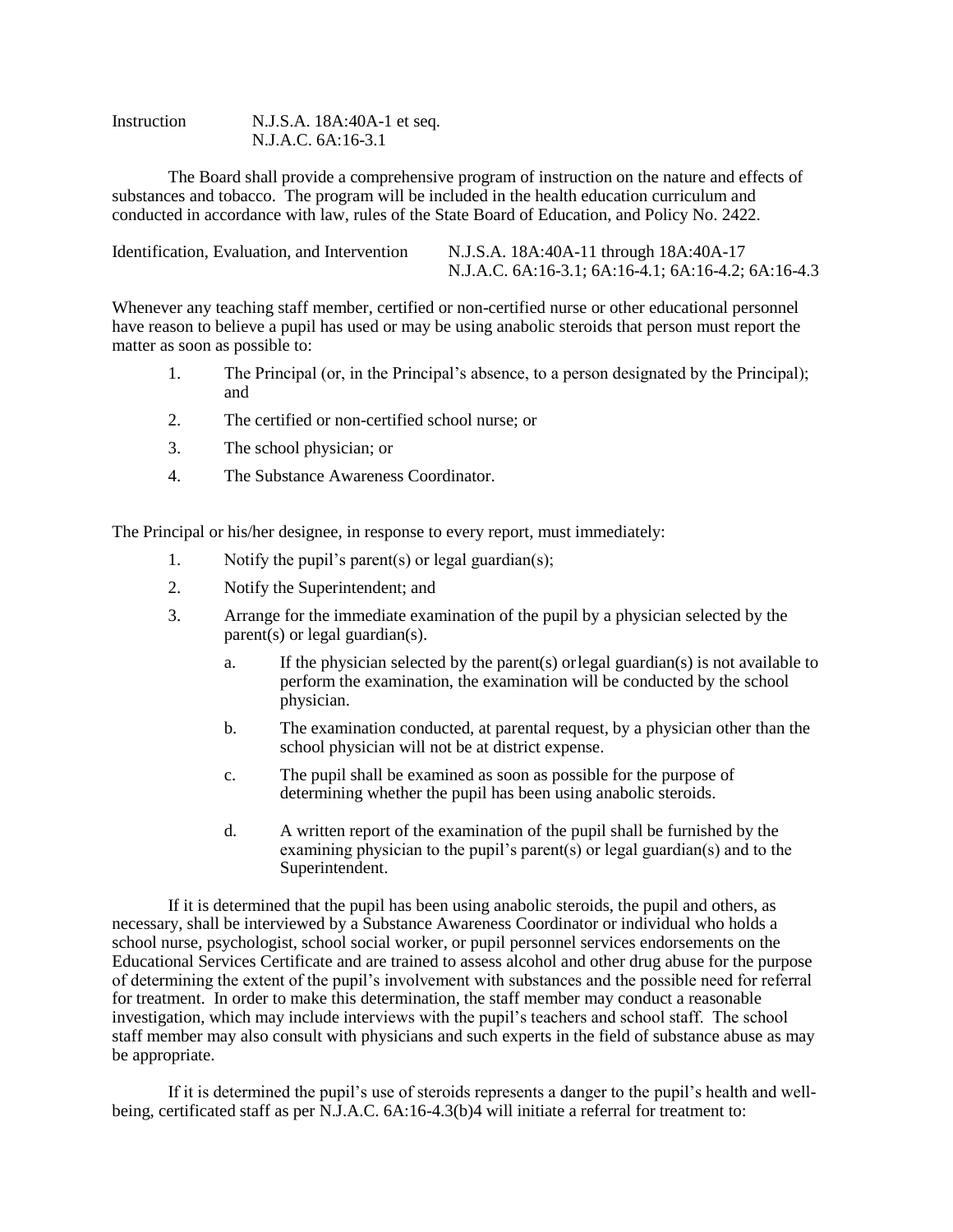- 1. Appropriate community agencies as defined in N.J.A.C. 6A:16-4.1(b); or
- 2. Out-of-State agencies licensed by the appropriate State regulatory agency for alcohol and other drug services; or
- 3. Private practitioners certified by appropriate drug and alcohol licensing board.

All staff members shall be alert to signs of substance abuse by pupils and shall respond to those signs in accordance with administrative regulations. Any staff member to whom it appears that a pupil may be under the influence of a substance other than anabolic steroids on school property or at a school function, shall report the matter as soon as possible to:

- 1. The Principal (or, in the Principal's absence, to a person designated by the Principal) and
- 2. The school nurse or the school physician**.**
- 3. If neither the school nurse or school physician is available, the staff member responsible for the function shall be notified.

The Principal or his/her designee shall immediately notify the pupil's parent(s) or legal guardian(s) and the Superintendent.

The Principal must arrange for an immediate medical examination of the pupil:

- 1. By a doctor selected by the parent(s) or legal guardian(s) or,
- 2. If the parent(s) or legal guardian(s) doctor is not immediately available, by the school physician.
- 3. If neither the parent(s) or legal guardian(s) doctor nor the school physician is immediately available, the pupil shall be taken to the emergency room of the nearest hospital for examination and diagnosis.

The pupil may be accompanied by the pupil's parent(s) or legal guardian(s) if possible and will be accompanied by a member of the school staff appointed by the Principal.

4. An examination conducted by a physician other than the school physician or the emergency room of the nearest hospital shall not be at district expense. Treatment will not be at Board expense.

If there is a positive determination from the medical examination of the pupil indicating the alcohol or drug use interferes with the pupil's physical or mental ability to perform in school:

- 1. The pupil will be returned to the care of the parent(s) or legal guardian(s) as soon as possible; and
- 2. Attendance at school will not resume until a medical report verifies the pupil's alcohol or drug use no longer interferes with the pupil's physical or mental ability to attend school.

When a pupil's substance abuse or suspected substance abuse threatens the pupil's life or places the pupil and/or others in imminent peril, all procedures shall be expedited in accordance with the emergency. Policy No. 8441, Care of Injured and Ill Persons, may be implemented as appropriate, provided no component of the procedures implementing this policy is omitted.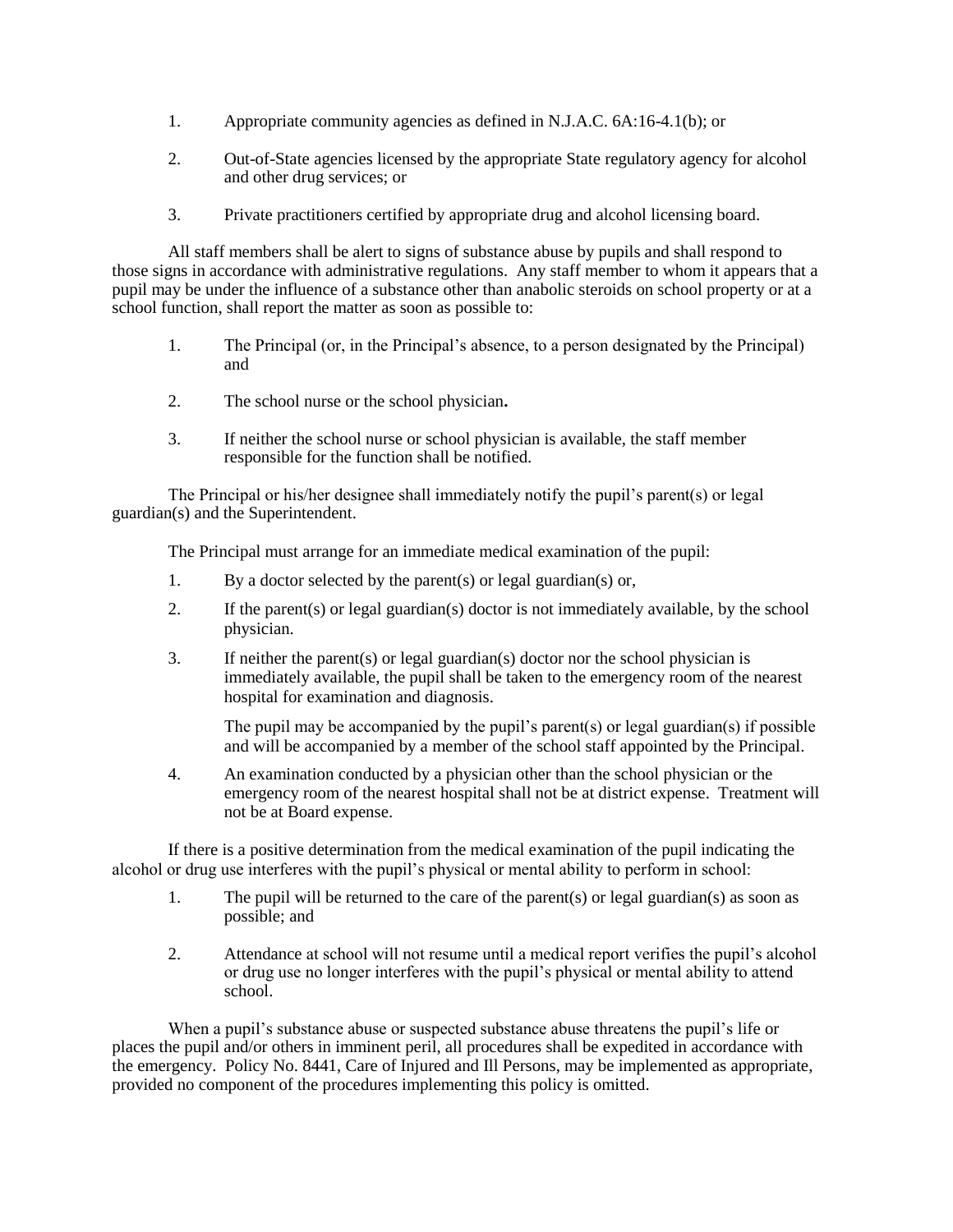The Board will provide intervention and treatment referral services by teaching staff members who are properly and appropriately certified and trained to render such services.

Such services will include instruction, counseling, and related services to a pupil who is receiving medical or therapeutic care for diagnosed substance abuse; referral to a community agency approved by the County Local Advisory Council on Alcoholism or Drug Abuse or the State Department of Health; support services for pupils who are in care or returning from care for substance dependency; and/or a special class or course designed to meet the needs of pupils with problems of substance abuse.

A substance abuser that has also been identified as potentially disabled shall be evaluated by the Child Study Team to determine his/her eligibility for special education and/or related services.

In-Service Training N.J.S.A. 18A:40A-15(b)

The Board directs the Superintendent to develop a program of in-service training for all teaching staff members involved in the instruction of pupils. The Board will provide time for the conduct of the program during the usual school schedule. In-service training shall prepare teachers to instruct pupils on substance abuse and inform teachers about the nature of substances, the symptomatic behavior associated with substance abuse, the availability of rehabilitation and treatment programs, the legal aspects of substance abuse, and Board policy and regulations on substance abuse.

| <b>Outreach to Parents</b> | N.J.S.A. 18A:40A-16; 18A:40A-17 |
|----------------------------|---------------------------------|
|                            | N.J.A.C. 6A:16-4.1(c)7.         |

The Board will provide a program of outreach to parent(s) or legal guardian(s) of pupils that includes information on the district's substance abuse curriculum, the identification of substance abusers, and rehabilitation organizations and agencies. The Superintendent is directed to develop the program in consultation with local agencies recommended by the Commissioner and to offer the program at times and in places convenient to parent(s) or legal guardian(s) on school premises or in other suitable facilities.

Records §408 of the Drug Abuse Prevention, Treatment, and Rehabilitation Act, 42 USC, and Implementing Regulations, 42CFRPart 2

Notations concerning a pupil's involvement with substances may be entered on his/her records, subject to Policy No. 8330 regarding confidentiality and limited access. All such notations shall be expunged when they are no longer required for the counseling or discipline of the pupil or when the pupil leaves school. Information regarding a pupil's involvement in a school intervention or treatment program shall be kept strictly confidential in accordance with §408 of the Drug Abuse Prevention, Treatment, and Rehabilitation Act, 42 U.S.C. 290ee-3, and implementing regulations, 42 CFR Part 2.

If a secondary pupil involved in a school intervention or treatment program provides information during the course of a counseling session in that program which indicates that the pupil's parent(s) or legal guardian(s) or other person residing in the pupil's household is dependent upon or illegally using a substance as that term is defined in N.J.S.A. 18A:40A-9, that information shall be kept confidential and may be disclosed only with; the pupil's written consent, to another person or entity whom the pupil specifies in writing; pursuant to a court order; to a person engaged in a bona fide research purpose; except that no names or other information identifying the pupil or the person with respect to whose substance abuse the information was provided, shall be made available to the researcher; or to the Division of Youth and Family Services or to a law enforcement agency, if the information would cause a person to reasonably suspect that the secondary pupil or another child may be an abused or neglected child.